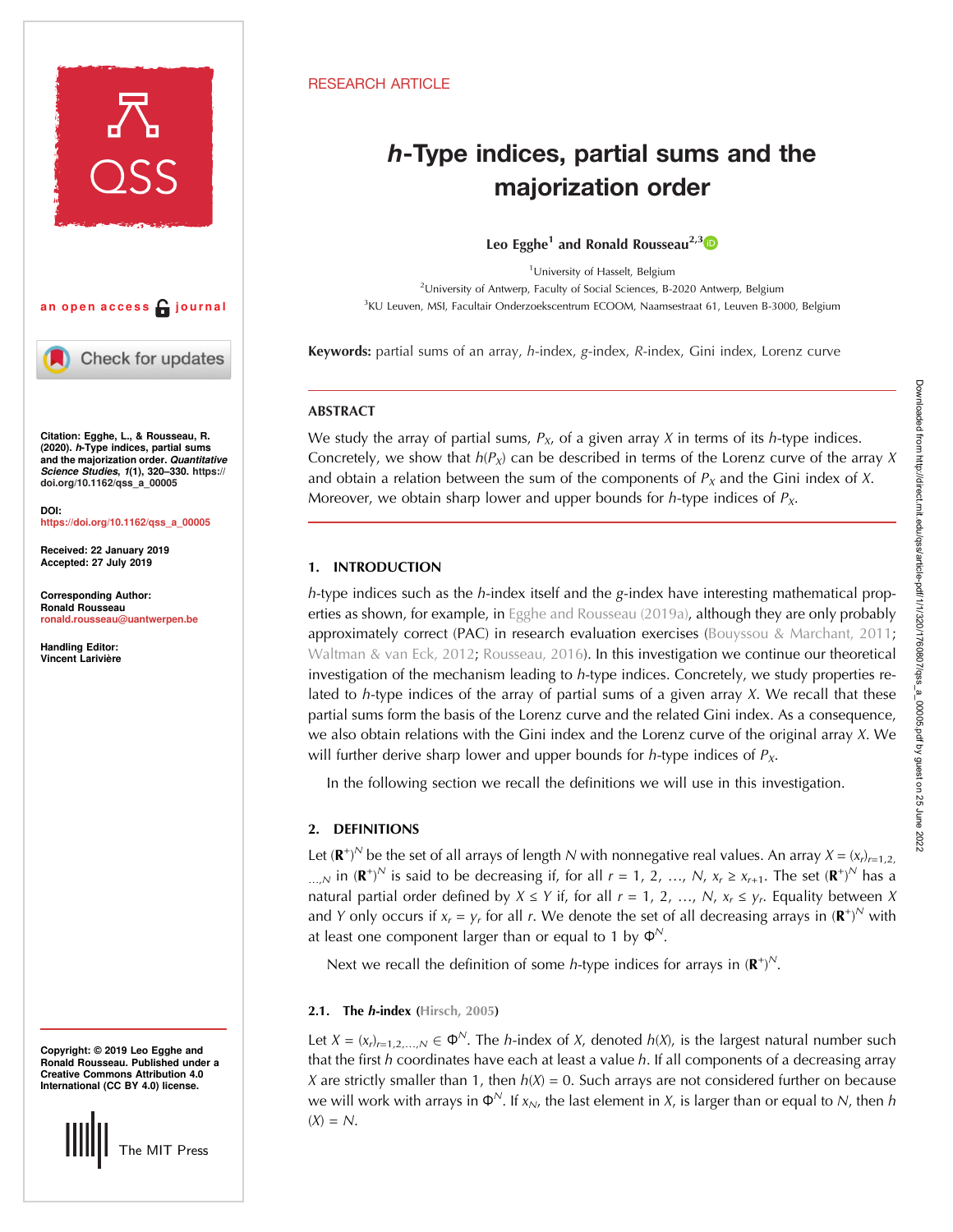Recall that an *h*-index (and similarly for the other *h*-type indices defined further on) can only be defined for decreasing arrays. Moreover, for  $r \le h(X)$ ,  $x_r \ge r$ ; conversely, if for all  $r \le$ n,  $x_r \ge n$ , then  $n \le h(X)$ . Further, if  $r > h(X)$ , then  $x_r < h(X) + 1$ .

#### 2.2. The  $g$ -index ([Egghe, 2006a](#page-10-0), [b](#page-10-0))

Let  $X = (x_r)_{r=1,2,...,N} \in \Phi^N$ . The g-index X, denoted  $g(X)$ , is defined as the highest natural number g such that the sum of the first g coordinates is at least equal to  $g^2$ . If the sum of all coordinates of X is strictly larger than  $N^2$ , then we extend the array X with coordinates equal to zero, making it into an array in  $\Phi^M$ ,  $M > N$ , until it is possible to apply the definition.

## **2.3.** The *R*-index [\(Jin et al., 2007](#page-10-0))

Let  $X = (x_r)_{r=1,2,...,N} \in \Phi^N$ . The R-index of X is defined as the square root of the sum of all coordinates up to and including the one with index  $h(X)$ . Omitting the square root yields the  $R^2$ -index. As it is easier to work with  $R^2$  than with R if their properties are for our purposes the same, all concrete examples will be given for  $R^2$ .

## 2.4. Kosmulski's  $h^{(2)}$  Index ([Kosmulski, 2006](#page-10-0))

Let  $X = (x_n)_{n=1,2,...,N} \in \Phi^N$ . The  $h^{(2)}$  or Kosmulski index of X, denoted  $h^{(2)}(X)$ , is the largest natural number  $h^{(2)}$  such that the first  $h^{(2)}$  coordinates have each at least a value  $(h^{(2)})^2$ .

#### 2.5. The Majorization Order ([Hardy et al., 1934\)](#page-10-0)

Let X,  $Y \in \Phi^N$ , where N is any finite number in  $N = \{1, 2, 3, \ldots\}$ . The array X is majorized by Y, or X is smaller than or equal to Y in the majorization order, denoted as  $X \le Y$  if for all  $i = 1, ..., N$ 

$$
\begin{cases}\n\sum_{i=1}^{N} x_i = \sum_{i=1}^{N} y_i \text{ and} \\
\sum_{j=1}^{i} x_j \le \sum_{j=1}^{i} y_j; \forall i = 1, ..., N.\n\end{cases}
$$

We note that this definition is also valid for arrays in which all values are between zero (included) and 1 (not included).

#### 3. AN INEQUALITY RELATED TO THE g-INDEX AND THE MAJORIZATION ORDER

Theorem 1.  $\forall N \in \mathbb{N}$ :  $X, Y \in \Phi^N$ :  $X - \langle Y \Rightarrow g(X) \leq g(Y) \rangle$  (\*)

Proof. Although this theorem is implied in [Egghe \(2009,](#page-10-0) p. 487) we present here two short proofs.

*First proof*: For each  $i \le g(X)$ ,  $\sum_{j=1}^{i} y_j \ge \sum_{j=1}^{i} x_j \ge i^2$ . This implies that  $g(Y) \ge g(X)$ .

Second proof: For each  $i > g(Y)$ ,  $\sum_{j=1}^{i} x_j \leq \sum_{j=1}^{i} y_j < i^2$ . Also this inequality implies that  $g(X) \le g(Y)$ .

Comments

- A. This theorem proves that g is an order-preserving mapping from  $(\mathbf{R}^+)^N$  with the majorization order to the positive real numbers with their natural order.
- B. The converse of inequality (\*) does not hold. Consider for instance  $X = (5, 2, 2)$  and  $Y =$ (4, 4, 1). Then  $g(X) = g(Y) = 3$  but neither  $X \le Y$  nor  $Y \le X$  holds.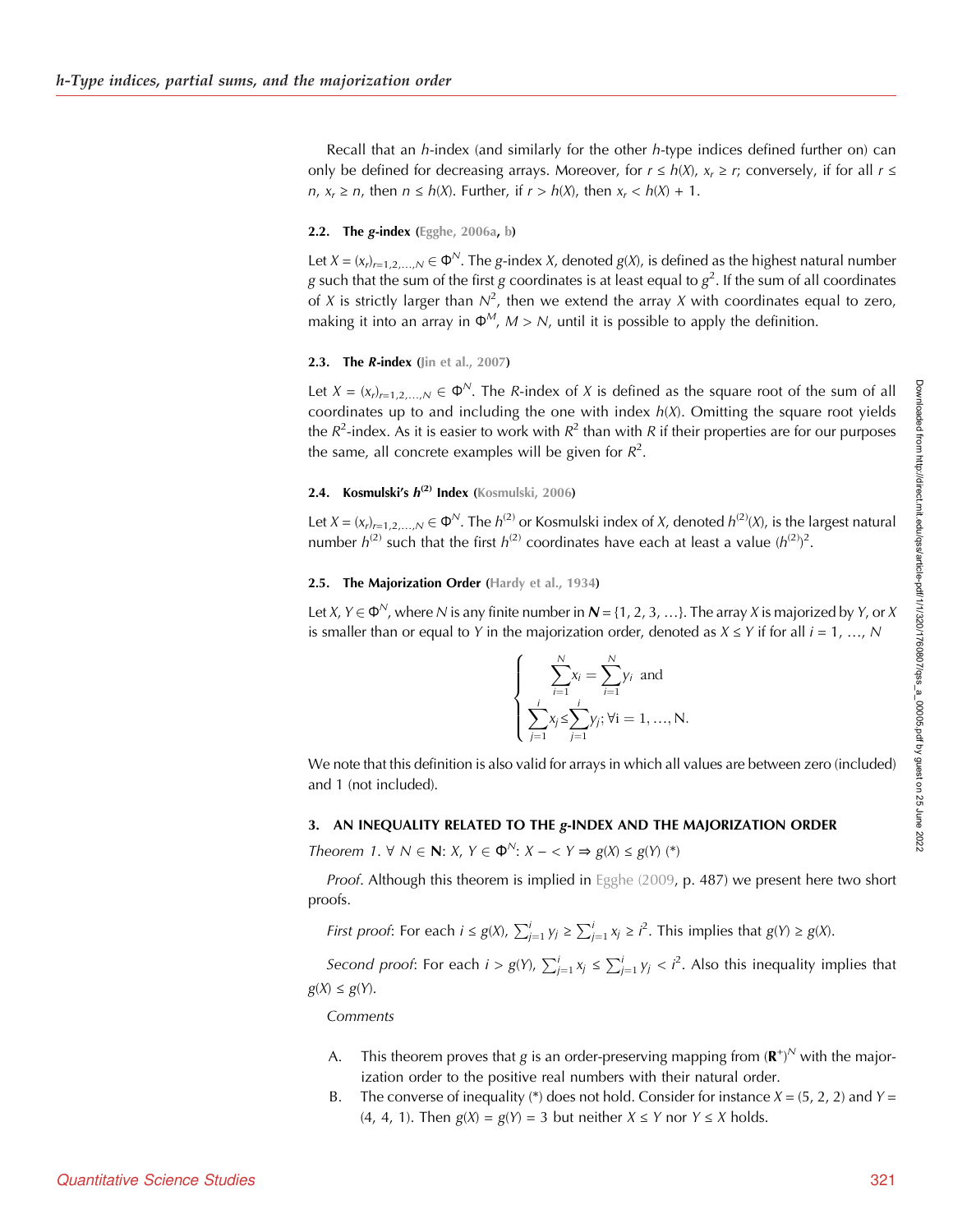- C. The inequality (\*) can be strict. Indeed, take  $X = (2, 1, 1)$  and  $Y = (2, 2, 0)$ . Then  $X \le Y$ , but  $g(X) = 1$  and  $g(Y) = 2$ .
- D. Yet, inequality (\*) cannot be strict for  $N = 2$ . Indeed, consider  $X = (x_1, x_2)$  and  $Y = (y_1, y_2)$ , with  $X \le Y$ . Then  $1 \le x_1 \le y_1$  (hence  $g(X), g(Y) \ge 1$ ) and  $x_1 + x_2 = y_1 + y_2$ . As  $N = 2$ , this sum completely determines the value of the g-index. Hence this value must be equal for X and Y. We note that even here there is no upper bound to the value of  $g(X) = g(Y)$ .
- E. If it were allowed that  $x_1 < 1$  then the previous Comment D is not valid. Indeed, take  $X = (\frac{1}{2}, \frac{1}{2})$  and  $Y = (1, 0)$  then  $X \le Y$ , and  $g(X) = 0$  and  $g(Y) = 1$ .
- F. Inequality (\*) does not hold for the *h* or the  $R^2$ -index. Consider  $X = (3, 3, 3)$  and  $Y =$ (5, 2, 2). Then  $X \le Y$  but  $h(X) = 3 > h(Y) = 2$ . Moreover,  $R^2(X) = 9 > R^2(Y) = 7$ .

For small N we even have the opposite relation for the  $h$ -index. This is shown in the next proposition.

Proposition 1.

- (a) For X,  $Y \in \Phi^2$  and  $X \le Y$ ,  $h(X) \ge h(Y)$ <br>(b) For X,  $Y \in \Phi^3$ ,  $X \le Y$  and if the com
- (b) For  $X, Y \in \Phi^3$ ,  $X \le Y$  and if the components of X and Y are strictly positive natural numbers, then  $h(X) \ge h(Y)$ .

Proof.

- (a).  $N = 2$ ,  $X \le Y$  then  $x_1 \le y_1$  and  $x_1 + x_2 = y_1 + y_2$ . Hence  $x_2 \ge y_2$ . If now  $h(X) = 1$ , then  $1 \le$  $y_1$  and  $2 > x_2 \ge y_2$ . This implies that  $h(Y) = 1 = h(X)$ . The case  $h(X) = 2$  is trivial: As N = 2, it follows that  $h(Y) \le 2 = h(X)$ .
- (b).  $N = 3$  and  $X \le Y$ , then  $x_1 \le y_1$ ;  $x_1 + x_2 \le y_1 + y_2$  and  $x_1 + x_2 + x_3 = y_1 + y_2 + y_3$ . This already implies that  $x_3 \ge y_3$ . We now consider three cases:  $h(Y) = 3$ ,  $h(Y) = 2$  and  $h(Y) = 1$ .

Assume first that  $h(Y) = 3$ . Then  $y_3 \ge 3$ . Hence we see that  $x_1 \ge x_2 \ge x_3 \ge y_3 \ge 3$ , from which we derive that  $h(X) = 3 = h(Y)$ .

Assume next that  $h(Y) = 2$ . Then  $y_3 < 3$ , hence  $y_3 = 2$  or  $y_3 = 1$ , and  $y_1 \ge y_2 \ge 2$ . We first consider the case  $y_3 = 1$ . We know already that  $x_3$  is at least equal to 1. So, if  $x_3$  is equal to 1, then  $x_1 + x_2 = y_1 + y_2$ . As  $x_1 \le y_1$  the previous equality implies that  $y_2 \le x_2$ . Now  $h(Y) = 2$  leads to  $2 \le y_2 \le x_2$ , or  $h(X) \ge 2 = h(Y)$ . Still with  $y_3 = 1$  we now consider the case that  $x_3 > 1$ . Then  $x_1 \ge x_2 \ge x_3 \ge 2$ , leading to  $h(X) \ge 2 = h(Y)$ .

Next we consider the case  $y_3 = 2$ . Then  $x_1 \ge x_2 \ge x_3 \ge y_3 = 2$ , which implies that  $h(X) \ge 2 = h(Y)$ .

Finally, as components are assumed to be strictly positive natural numbers,  $h(X)$  and  $h(Y)$ are at least equal to 1. Hence  $h(Y) = 1$  implies  $h(X) \ge h(Y)$ .

Comments

- A. Proposition 1(b) is not valid if some of the components are zero. This is illustrated as follows. Let  $X = (2, 1, 1)$  and  $Y = (2, 2, 0)$ . Then  $X \le Y$ , but  $h(X) = 1$  and  $h(Y) = 2$ .
- B. Proposition 1(b) is also not valid if some of the components are not natural numbers. Indeed, let  $X = (2, 1.5, 1.5)$  and  $Y = (2, 2, 1)$ . Then  $X \le Y$ , but  $h(X) = 1$  and  $h(Y) = 2$ .
- C. Propositions 1(a) and 1(b) are not valid for  $R^2$ .
- (a)  $N = 2$ . Consider  $X = (1, 1)$  and  $Y = (2, 0)$ . Then  $X \le Y$ ,  $h(X) = h(Y) = 1$ ;  $R^2(X) = 1$  and  $R^2(Y) = 2$ .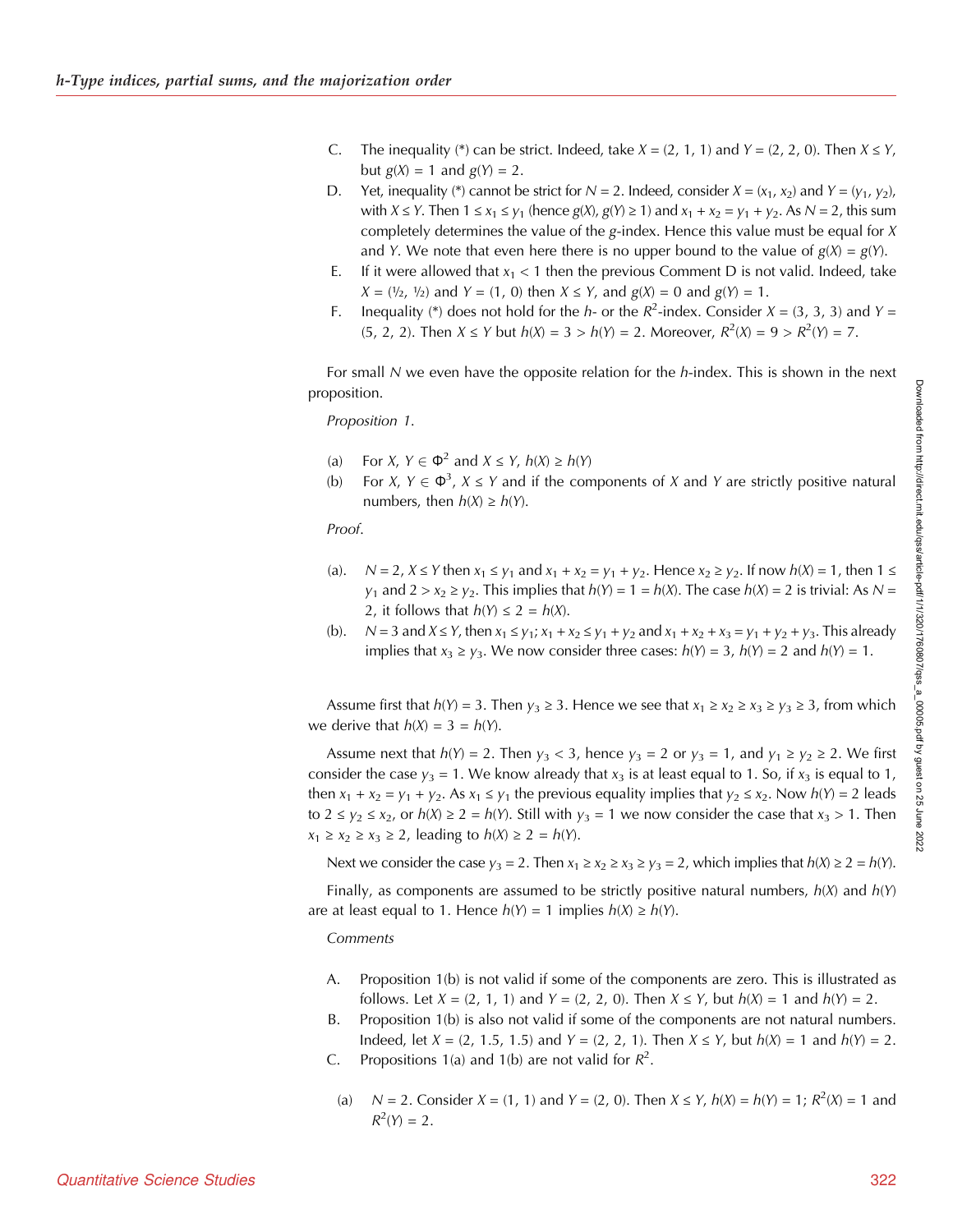- (b)  $N = 3$ . Consider  $X = (2, 2, 2)$  and  $Y = (3, 2, 1)$ . Then  $X \le Y$ ,  $h(X) = 2 = h(Y)$  and  $R^2(X)$  $= 4 < R<sup>2</sup>(Y) = 5.$
- D. Proposition 1 with  $N \geq 4$  is not valid for the *h*-index *h*.

Consider  $X = (6, 5, 2, 2)$  and  $Y = (6, 5, 3, 1)$ . Then  $X \le Y$ ,  $h(X) = 2 < h(Y) = 3$ . We further remark that  $R^2(X) = 11 < R^2(Y) = 14$ .

#### 4. INTRODUCING THE ARRAY OF PARTIAL SUMS

Now we come to the main part of this article. First we introduce some notation. Let  $X = (x_r)_{r=1,2}$ ,  $N \in \Phi^N$  and consider the partial sums:

$$
\sum_{j=1}^{i} x_j, i = 1, ..., N.
$$

Ranking these partial sums again in decreasing order leads to the array  $P<sub>X</sub>$ . The *i*th component of  $P_{X}$ , denoted as  $y_i$ , is equal to  $\sum_{j=1}^{N-i+1} x_j$ . An example: Let  $X = (4, 3, 2, 1)$ . Then  $P_X = (10, 9, 7, 1)$ 4) and  $h(P_X) = 4$ .

Remarks

- 1.  $(P_X)_1 = A = \sum_{j=1}^N x_j$ ;  $(P_X)_N = x_1$ .
- 2. If X ends with  $p$  zeros, then  $P_X$  starts with  $p + 1$  As.
- 3. Clearly  $X \le P_X$ , as  $(P_X)_N = x_1$ . Hence  $h(X) \le h(P_X)$ ,  $g(X) \le g(P_X)$  and  $R(X) \le R(P_X)$ . [\(Egghe &](#page-10-0) [Rousseau, 2019a;](#page-10-0) Proposition 2).

If  $X$  denotes the number of received citations of an author's publications, then the indicator value  $h(P_X)$  shows how many of the less cited publications can be removed so that the total number of the remaining items of X is higher than the rank of this total in the array  $P<sub>X</sub>$ . This is another way of describing the impact of the most cited publications. Contrary to the case of  $h(X)$ ,  $h(P_X)$  may increase if a publication in X's h-core, not necessarily the most cited one, increases its number of citations. We provide an example: let  $X = (4, 2, 0, 0, 0, 0, 0, 0)$ . Then h(X) = 2; PX = (6, 6, 6, 6, 6, 6, 6, 4) and h(PX) = 6. Consider now X<sup>0</sup> = (4, 3, 0, 0, 0, 0, 0, 0). Then  $h(X') = 2$ ;  $P_{X'} = (7, 7, 7, 7, 7, 7, 7, 4)$  and  $h(P_{X'}) = 7$ .

#### 5. A RELATION WITH THE GINI INDEX

We recall ([Rousseau et al., 2018](#page-10-0), formula (4.19)) that the Gini concentration index of a decreasing array X of nonnegative real numbers,  $(\mathsf{x}_j)_{j=1,...,N}$  is obtained as

$$
G(X) = \frac{1}{N} \left( N + 1 - \frac{2}{A} \sum_{j=1}^{N} j x_j \right),
$$
 (1)

where  $A = \sum_{j=1}^{N} x_j$ . Consider now  $P_X$ . The sum of all components of  $P_{X_i}$  denoted as  $S(X)$ , is

$$
\sum_{j=1}^{N} x_j + \sum_{j=1}^{N-1} x_j + \dots + \sum_{j=1}^{1} x_j = \sum_{j=1}^{N} (N-j+1)x_j = (N+1)A - \sum_{j=1}^{N} jx_j.
$$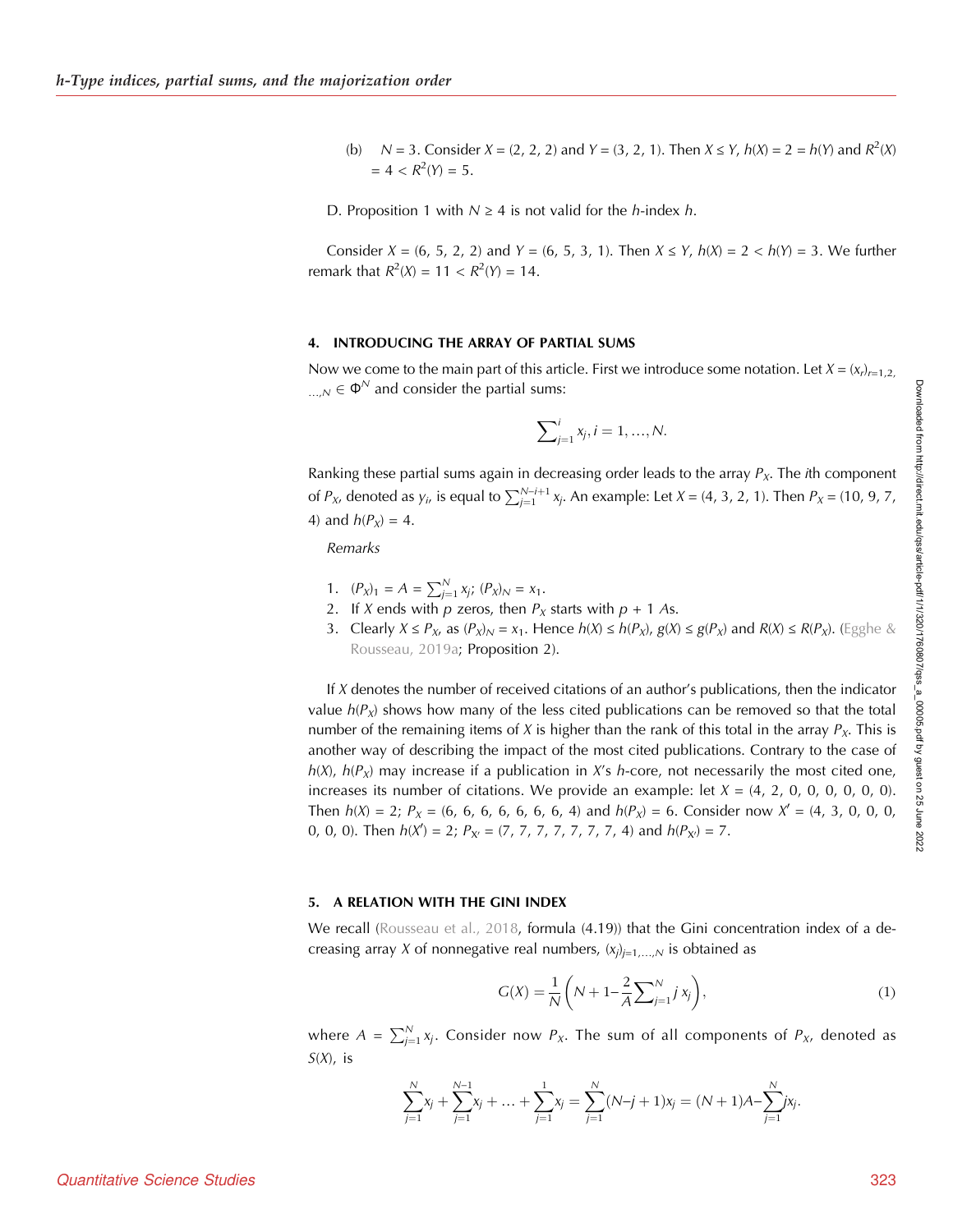From this result we obtain a relation between  $G(X)$  and  $S(X)$ :

$$
G(X) = \frac{1}{N} \left( N + 1 - \frac{2}{A} ((N + 1)A - S(X)) \right) = \frac{1}{N} \left( N + 1 - 2(N + 1) + \frac{2S(X)}{A} \right)
$$
  
= 
$$
\frac{1}{NA} (2S(X) - A(N + 1)).
$$
 (2)

Conversely

$$
S(X) = \frac{A}{2}(N(1 + G(X)) + 1).
$$
 (3)

An example: If  $X = (a, a, a, a)$ ,  $a > 0$ , then  $G(X) = 0$  (by definition),  $N = 4$ ,  $A = 4a$  and  $S(X) = 10a$ . Now we check formula 3 and find that, indeed,  $10a = \frac{4a}{2}(4 + 1)$ .

#### 6. A GEOMETRIC INTERPRETATION OF  $H(P_X)$  IN TERMS OF THE LORENZ CURVE  $L_X$

For the decreasing array X of nonnegative real numbers,  $(x_j)_{j=1,...,N}$  and for  $a_j = \frac{x_j}{\sum_{k=1}^{N} x_k}$  $=\frac{x_j}{N\overline{x}}$ , the Lorenz curve of X, denoted as  $L_{\chi}$ , connects points with coordinates  $\left(s=\frac{i}{N},\sum_{j=1}^i a_j\right)$ . The average of array X is denoted as  $\bar{x} = \frac{1}{N} \sum_{i=1}^{N} x_i$ .

Now  $h(P_x)$  is equal to the largest natural number *i* such that  $y_i = \sum_{j=1}^{N-i+1} x_j \ge i$ , which is also equal to  $(N + 1)$  minus the smallest natural number *i* such that  $y_{N-i+1} = \sum_{j=1}^{i} x_j \ge N - i + 1$ . Dividing by the sum of all elements in  $X$  this yields

$$
\sum_{j=1}^{i} a_j \ge \frac{N-i+1}{N*\bar{x}} = \frac{1}{\bar{x}} \left(1 - s + \frac{1}{N}\right).
$$

Consequently,  $h(P_X)$  is equal to N (1 – the smallest s such that  $L_X(s) \geq \frac{1}{\bar{x}}(1-s+\frac{1}{N}) + 1$ .

An illustration: If  $X = (3, 2, 1, 0)$ ,  $N = 4$ ,  $\bar{x} = \frac{3}{2}$ ,  $P_X = (6, 6, 5, 3)$  and  $h(P_X) = 3$ . Now  $L_X(\frac{1}{4}) = \frac{3}{6}$  $\frac{2}{3}(1-\frac{1}{4}+\frac{1}{4})=\frac{2}{3}$  but  $L_X(\frac{2}{4})=\frac{5}{6}\geq \frac{2}{3}(1-\frac{2}{4}+\frac{1}{4})=\frac{2}{4}$ . Hence, the smallest s is equal to 2/4 and  $h(P_X)=$  $4(1 - 2/4) + 1 = 2 + 1 = 3.$ 

In [Egghe and Rousseau \(2019b\)](#page-10-0) we studied  $h(P_x)$  and its relation with the Lorenz curve in a continuous context. This led to a new geometric interpretation of the h-index.

#### 7. BOUNDS ON h-TYPE INDICES

In the next sections we derive bounds for *h*-type indices of  $P<sub>x</sub>$ . This is of importance for the following reason. A function relates an input to a unique output. In this way the standard  $h$ -index is a function which maps an array to a natural number. Yet it is not an explicit function, such as the function that maps the real number x to  $x^2 + 4x + 7$  or the function which maps a finite array to its sum. Finding an  $h$ -index needs a procedure and hence it is not possible to study properties in an analytical way (e.g., using integrals). The bounds obtained in this article are explicit functions which can be studied using analytical methods.

We denote by  $l_a$ , the floor function of a (i.e., the largest integer smaller than or equal to a). We note that  $a \geq |a| > a - 1$ . Using the notation just introduced we come to the following interesting theorem.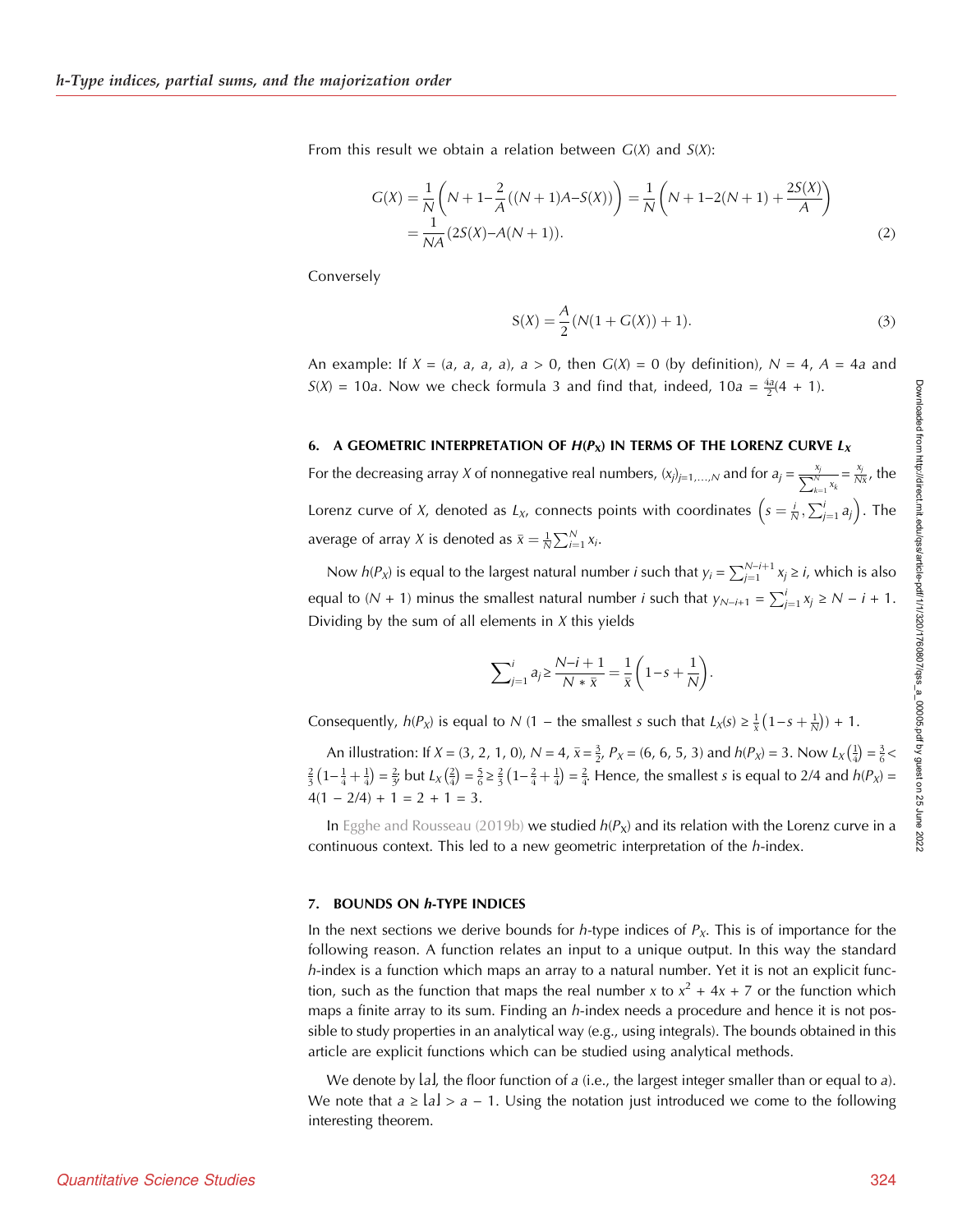Theorem 2. Let  $X = (x_r)_{r=1,2,...,N} \in \Phi^N$ , then

$$
\min(N, A) = \min(N, N\overline{x}) \ge h(P_X) \ge \left[ (N+1) \frac{\overline{x}}{\overline{x}+1} \right],\tag{4}
$$

Before proving Theorem 2 we make three remarks:

- 1. The first inequality, namely min( $N$ ,  $A$ )  $\geq h(P_X)$  is easy to see because, on the one hand, an h-index can never be larger than the length of the array and on the other  $1 \leq h(P_X) \leq$  $\sum_{j=1}^{N-h(P_X)+1} x_j \leq A.$
- 2.  $h(P_X) = N$  if and only if  $x_1 \ge N$ .
- 3.  $h(P_X) = 0$  can never occur in our context. Indeed, this may only occur if all components are strictly smaller than 1, which is excluded. Yet, in [Egghe and Rousseau \(2019c\)](#page-10-0) we showed that formula 4 is also correct in cases for which  $h(P_X) = 0$ .

Proof of Theorem 2. We only have to show the second inequality. By definition we know that  $h(P_X)$  is equal to the largest index *i* such that  $y_i = \sum_{j=1}^{N-i+1} x_j \ge i$ . We know that  $y_i = \sum_{j=1}^{N-i+1} x_j =$ (N − i + 1).(the average of (x<sub>1</sub>, x<sub>2</sub>, …, x<sub>N−i+1</sub>)) ≥ (N − i + 1).  $\bar{x}$ (as the array X is ranked in decreasing order).

Now, if ( $N - i + 1$ ).  $\bar{x} \ge i$  then certainly  $y_i \ge i$ . Solving this inequality for *i* leads to

$$
i \leq (N+1) \frac{\bar{x}}{\bar{x}+1}.
$$

As the index *i* is a natural number it follows that  $h(P_x) \ge \left\lfloor (N+1)\frac{\bar{x}}{\bar{x}+1} \right\rfloor$ . This proves this theorem.

In order to make these bounds more concrete we provide a table (Table 1) for some values of N and  $\bar{x}$  (or A), showing how sharp these bounds often are. Largest differences occur when the average number of items is one.

The next theorem shows that the second inequality in Theorem 2 becomes an equality for the array  $\bar{X} = (\bar{x}, \bar{x}, ..., \bar{x}) \in (\mathbf{R}^+)^N$ .

Theorem 3. Let  $X = (x_r)_{r=1,2,...,N} \in \Phi^N$ , then

$$
\min(N, A) = \min(N, N\bar{x}) \ge h(P_{\bar{x}}) = \left[ (N+1) \frac{\bar{x}}{\bar{x}+1} \right],\tag{5}
$$

|     | $\overline{X}$         |                         |                          |                          |                          |                          |
|-----|------------------------|-------------------------|--------------------------|--------------------------|--------------------------|--------------------------|
| N   | 0.1                    | $0.5^{\circ}$           |                          |                          |                          | 10                       |
| 10  | $1 \ge h(P_x) \ge 1$   | $5 \geq h(P_x) \geq 3$  | $10 \ge h(P_X) \ge 5$    | $10 \ge h(P_x) \ge 7$    | $10 \ge h(P_x) \ge 9$    | $10 \ge h(P_x) \ge 10$   |
| 30  | $3 \geq h(P_X) \geq 2$ | $15 \ge h(P_X) \ge 10$  | $30 \ge h(P_X) \ge 15$   | $30 \ge h(P_X) \ge 20$   | $30 \ge h(P_X) \ge 25$   | $30 \ge h(P_X) \ge 28$   |
| 100 | $10 \ge h(P_X) \ge 9$  | $50 \ge h(P_X) \ge 33$  | $100 \ge h(P_X) \ge 50$  | $100 \ge h(P_X) \ge 67$  | $100 \ge h(P_X) \ge 84$  | $100 \ge h(P_X) \ge 91$  |
| 200 | $20 \ge h(P_x) \ge 18$ | $100 \ge h(P_x) \ge 67$ | $200 \ge h(P_x) \ge 100$ | $200 \ge h(P_x) \ge 134$ | $200 \ge h(P_x) \ge 167$ | $200 \ge h(P_x) \ge 182$ |

**Table 1.** Some specific bounds for  $h(P_X)$  according to Eq. 4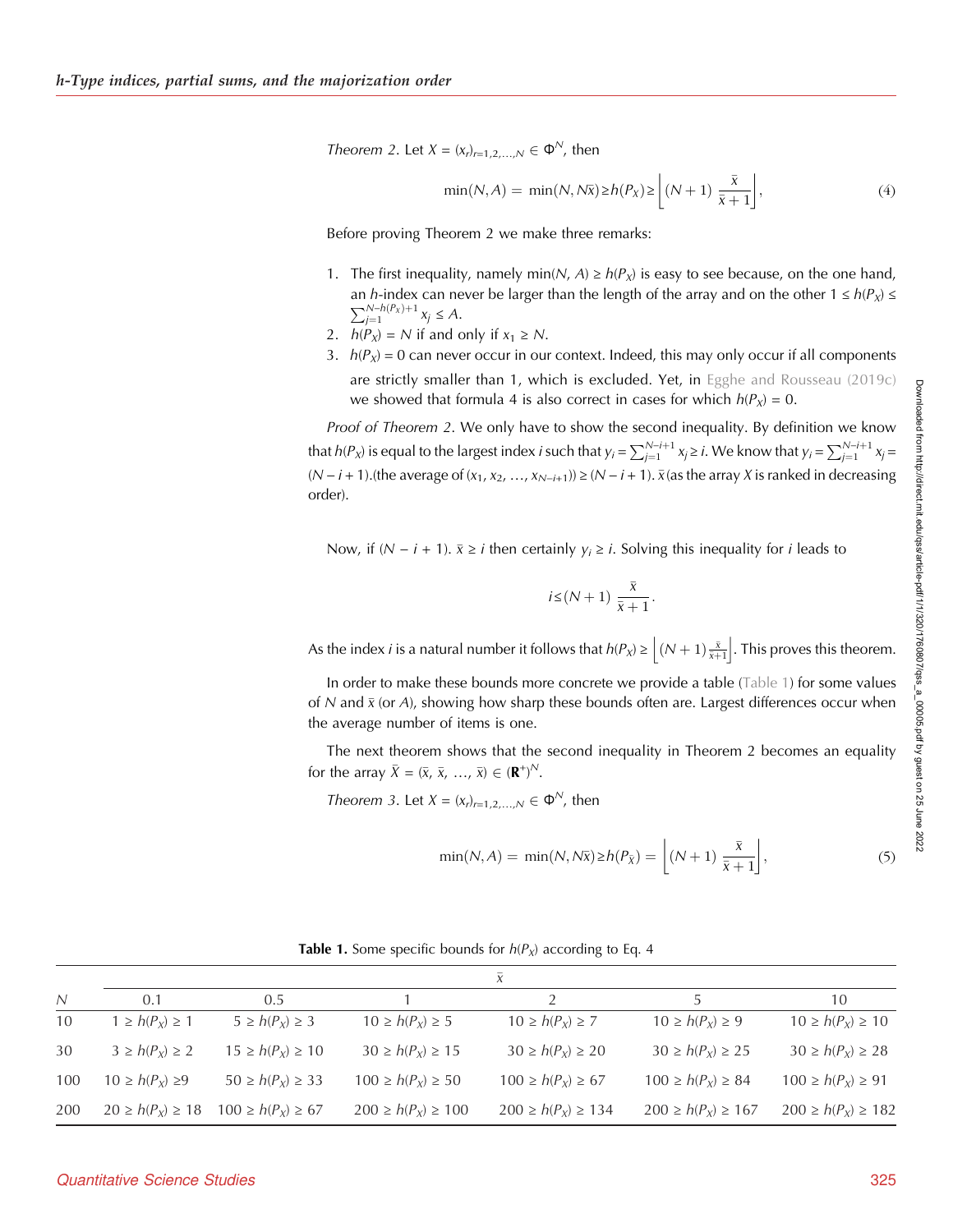*Proof.* We see that  $P_{\bar{x}} = (N\bar{x}, (N-1)\bar{x}, ..., 2\bar{x}, \bar{x})$ . Then  $h(P_{\bar{x}})$  is the largest natural number i such that (N –  $i$  + 1)  $\bar{x}$  ≥  $i$ . We observe that then  $h(P_{\bar{X}})$  is equal to the largest natural number  $i$ such that  $i \leq (N + 1) \frac{\bar{x}}{\bar{x}+1}$  and hence  $h(P_{\bar{X}}) = \left\lfloor (N + 1) \frac{\bar{x}}{\bar{x}+1} \right\rfloor$ . This proves Theorem 3.

We next present some examples, illustrating different aspects of the previous results.

*Example 1*. Returning to the example introduced before, we have  $X = (4, 3, 2, 1)$ , with  $\bar{x} =$ 2.5 and  $P_X = (10, 9, 7, 4)$ . Now  $N = h(P_X) = 4 > \left[ (N + 1) \frac{\overline{x}}{\overline{x} + 1} \right] = \left[ 5 \times \frac{2.5}{2.5 + 1} \right] = 13.571 \text{ J} = 3$ . This illustrates that the second inequality in Theorem 2 can be strict. Continuing now with  $\bar{X}$  we see that  $N = 4 > h(P_{\bar{X}}) = h(10, 7.5, 5, 2.5) = 3 = \left| 5 \times \frac{2.5}{3.5} \right|$ .

*Example 2.* Consider *X* = (4, 2, 1, 1) with  $\bar{x} = 2$  and  $P_x = (8, 7, 6, 4)$ . Now *N* =  $h(P_x) = 4$  >  $\left[\left(N+1\right)\frac{\bar{x}}{\bar{x}+1}\right]=\left[5\times\frac{2}{2+1}\right]=\left[\frac{10}{3}\right]=3.$  Continuing with  $\bar{X}$  we see that  $N=4>h(P_{\bar{X}})=h(8, 6, 4, 2)=1$  $3 = |5 \times \frac{2}{3}| = |\frac{10}{3}|$ . This example illustrates that the floor function is really needed, because 3 < 10/3.

*Example 3.* Let  $X = (4, 0, 0, 0)$  with  $\bar{x} = 1$  and  $P_X = (4, 4, 4, 4)$ . Now  $N = h(P_X) = 4 > \left[5 \times \frac{1}{1+1}\right] =$  $\left[5 \times \frac{1}{2}\right] = \left[2.5\right] = 2$ . This is another example that the second inequality in Theorem 2 can be strict. Continuing with  $\bar{X}$  we see that  $N = A = 4 > h(P_{\bar{X}}) = h(4, 3, 2, 1) = 2 = \left[ 5 \times \frac{1}{2} \right] = 12.51$ . This is not only another example that the floor function is really needed, but it also illustrates that the first inequality in Theorem 3, and hence also in Theorem 2, can be strict.

*Example 4.* In the previous examples  $h(P_X) = N$ . Next we present an example where  $h(P_X) < N$ . Let  $X = (3, 2, 1, 0)$ . Then  $\bar{x} = 3/2$  and  $P_X = (6, 6, 5, 3)$ . Now  $N = 4 > h(P_X) =$  $3 \ge \left[5 \times \frac{3}{2} \left(5 \times \frac{3}{2}\right)\right] = \left[5 \times \frac{3}{5}\right] = 13$  = 3. Continuing with  $\bar{X}$  we see that  $N = 4 > h(P_{\bar{X}}) = h(6, 4.5,$  $3, 1.5$  = 3 =  $\left|5 \times \frac{3}{5}\right|$  = 3.

Example 5. Finally, we present an example where min(N, A) =  $A < N$ . Let  $X = (2, 0, 0, 0)$ . Then  $\bar{x} = \frac{1}{2}$  and  $P_x = (2, 2, 2, 2)$ . Now  $A = 2 = \min(N, A) = h(P_x) = 2 \ge \left[ 5 \times \frac{1}{2} \right] = \left[ 5 \times \frac{1}{3} \right] = 1$ . Continuing with  $\bar{X}$  we see that  $A = 2 = \min(N, A) > h(P_{\bar{X}}) = h(2, 3/2, 1, 1/2) = 1 = |5 \times \frac{1}{3}| = 1$ .

**Corollaries** 

A. If  $\bar{x} \ge N$ , then  $h(P_X) = N$ .

*Proof.* As  $\lim_{t \to \infty} \frac{t}{t+1} = 1$ , there exist a number  $t_0$  such that for all  $t > t_0$ .

$$
N \le (N+1)\frac{t}{t+1} < N+1.
$$

This double inequality clearly holds if we take  $t_0$  = N. With  $\bar{\mathrm{x}}$  in the role of  $t$  we see that in these circumstances  $\left\lfloor (N+1)\frac{\bar{x}}{\bar{x}+1}\right\rfloor = N$  and thus by Theorem 2, Corollary A is proved.

B. 
$$
\lim_{\bar{x} \to \infty} h(P_X) = N
$$

This follows immediately from Corollary A.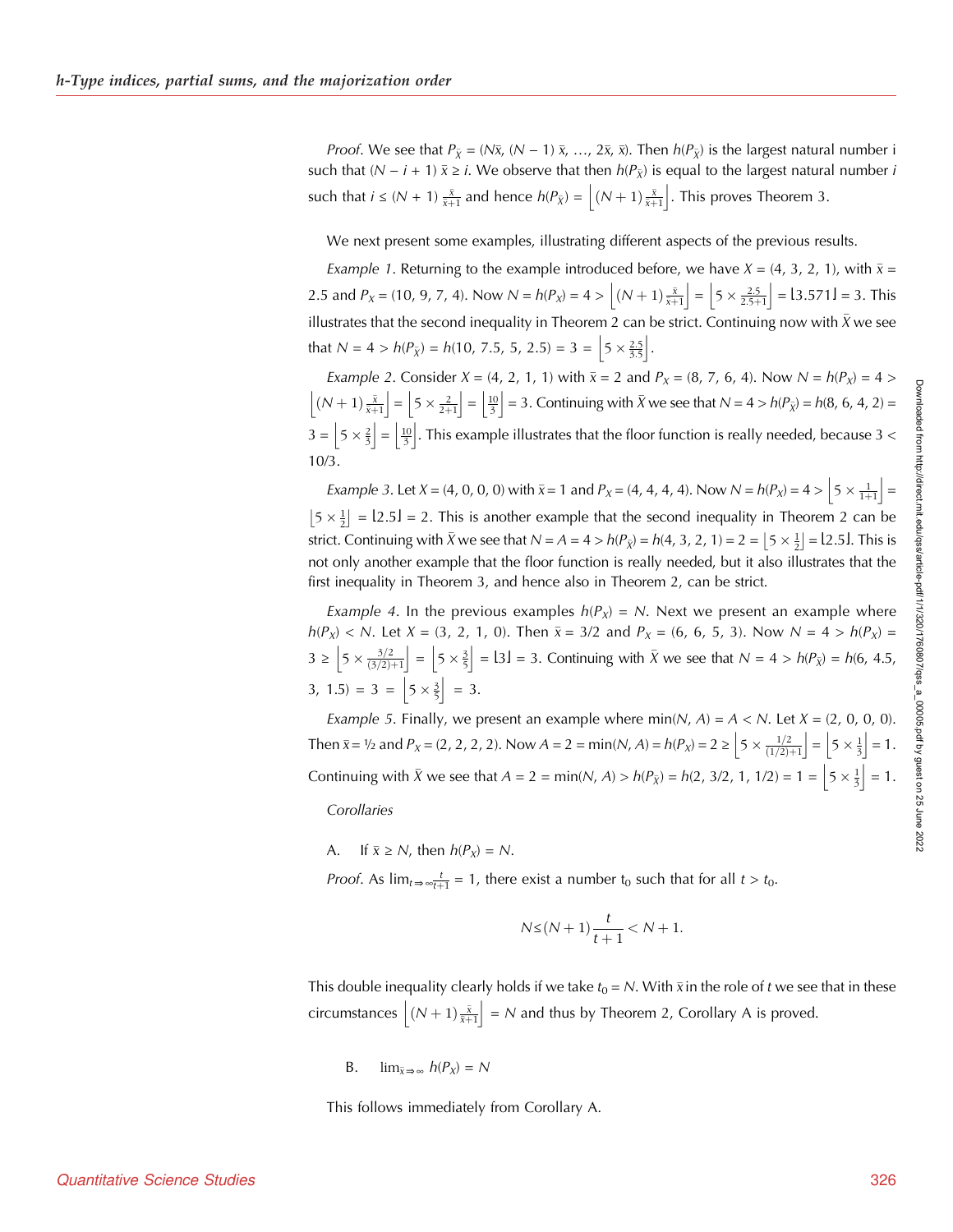#### Remark

When applied to publications, corollaries A and B show that for large  $\bar{x}$  we only need those publications in X with the highest citations to determine  $h(P_X)$ . This is in accordance with the principle and meaning of an *h*-index.

#### 8. PARTIAL SUMS AND THE G-INDEX

Using the same notations as before, we next prove the analogue of Theorem 2 for the g-index. We recall that the g-index has no upper limit.

Theorem 4. Let  $X = (x_r)_{r=1,2,...,N} \in \Phi^N$ . Then

$$
g(P_X) \ge \left\{ \begin{array}{ll} \left\lfloor (2N+1)\frac{\bar{x}}{\bar{x}+2} \right\rfloor & \text{if} \quad \sum_{j=1}^N y_j < N^2 \text{ (6a)}\\ \left\lfloor \sqrt{N(N+1)\frac{\bar{x}}{2}} \right\rfloor & \text{if} \quad \sum_{j=1}^N y_j \ge N^2 \text{ (6b)} \end{array} \right.
$$

Proof.

$$
g(P_X) = \begin{cases} \max\left\{i \in \mathbf{N}; \sum_{j=1}^i y_j \ge i^2 \right\} & \text{if } \sum_{j=1}^N y_j < N^2\\ \max\left\{i \in \mathbf{N}; \sum_{j=1}^N y_j \ge i^2 \right\} & \text{if } \sum_{j=1}^N y_j \ge N^2 \end{cases}
$$

Now,  $\sum_{j=1}^{i} y_j = \sum_{j=1}^{i} \left( \sum_{k=1}^{N-j+1} x_k \right) = \sum_{s=1}^{N} x_s + \sum_{s=1}^{N-1} x_s + \dots + \sum_{s=1}^{N-i+1} x_s \ge N\bar{x} + (N-1)\bar{x} +$ ... + (N − i + 1)  $\bar{x}$  (because X is ordered decreasingly) =  $\bar{x} \times \left(\frac{N(N+1)}{2} - \frac{(N-i)(N-i+1)}{2}\right) = \frac{\bar{x}}{2}i(2N-i+1)$ .

Now we require that this expression is larger than or equal to  $i^2$ . This leads to:

$$
i\!\leq\!\frac{(2N\!-\!i+1)\bar{x}}{2}.
$$

Solving for *i* yields:  $i \leq (2N + 1) \frac{\bar{x}}{\bar{x} + 2}$  Taking into account that  $g(P_x)$  is an integer, we obtain that if  $\sum_{j=1}^{N} y_j < N^2$  then  $g(P_X) \ge \left\lfloor (2N+1)\frac{\overline{x}}{\overline{x}+2} \right\rfloor$ .

If  $\sum_{j=1}^{N} y_j \ge N^2$  then we have to study  $\sum_{j=1}^{N} y_j \ge i^2$ . In the same way as above we find that  $\sum_{j=1}^{N} y_j \ge \bar{x}$ .  $\left(\frac{N(N+1)}{2}\right) \ge i^2$  (is all we need). Hence  $i \le \sqrt{\frac{\bar{x}}{2}N(N+1)}$  or  $i_{\max} = \left\lfloor \sqrt{\frac{\bar{x}}{2}N(N+1)} \right\rfloor$ , where  $i_{\text{max}}$  denotes the maximal value the index *i* can take here.

Consequently, if  $\sum_{j=1}^{N} y_j \ge N^2$  then  $g(P_X) \ge \left\lfloor \sqrt{\frac{\overline{x}}{2}N(N+1)} \right\rfloor$ .

Similar to the theory for the h-index, the next theorem shows that inequality in Theorem 4 becomes an equality for the array  $\bar{X}$ .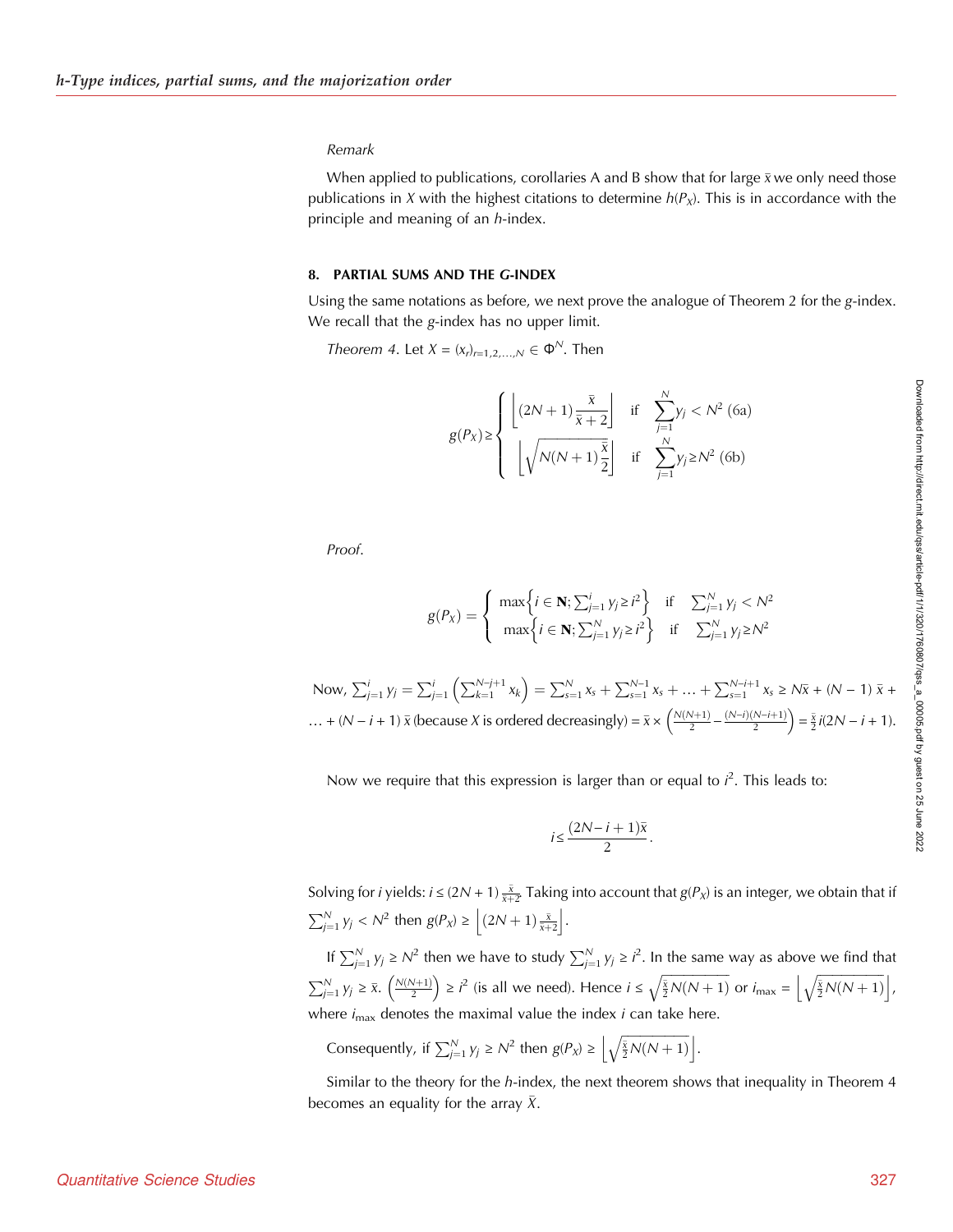Theorem 5. Let  $X = (x_r)_{r=1,2,...,N} \in \Phi^N$ , then

$$
g(P_{\bar{x}}) = \begin{cases} \left\lfloor \frac{(2N+1)\frac{\bar{x}}{\bar{x}+2}}{\frac{1}{N+1}} \right\rfloor & \text{if } \bar{x} < \frac{2N}{N+1} \text{ (7a)}\\ \left\lfloor \sqrt{N(N+1)\frac{\bar{x}}{2}} \right\rfloor & \text{if } \bar{x} \ge \frac{2N}{N+1} \text{ (7b)} \end{cases}
$$

Proof. Now:  $\sum_{j=1}^{N} y_j = \sum_{j=1}^{N} \left( \sum_{k=1}^{N-j+1} \bar{x} \right) = \sum_{s=1}^{N} \bar{x} + \sum_{s=1}^{N-1} \bar{x} + ... + \sum_{s=1}^{1} \bar{x} = N \bar{x} + (N-1) \bar{x} + ...$ ... + 1.  $\bar{x} = \bar{x}$ .  $\left(\frac{N(N+1)}{2}\right)$ .

Hence, 
$$
\sum_{j=1}^{N} (N-j+1)\bar{x} < N^2 \Leftrightarrow \bar{x} < \frac{2N}{N+1}
$$
.  
Similarly,  $\sum_{j=1}^{N} (N-j+1)\bar{x} \ge N^2 \Leftrightarrow \bar{x} \ge \frac{2N}{N+1}$ .

*Comment.* Also here we can make the remark that lower bounds for  $g(P_X)$  and  $g(P_{\bar{X}})$  depend only on  $N$  and  $\bar{x}$ .

#### Examples

*Example 1.* Take *X* = (4, 4, 4, 4),  $\bar{x}$  = 4 and *P*<sub>*x*</sub> = (16, 12, 8, 4). Then *g*(*P<sub>x</sub>*) = 6 (as 40 > 6<sup>2</sup> and 40 < 7<sup>2</sup>). As this is a case where 40 > 4<sup>2</sup> we have to check formula 6b. This formula states that  $6 = g(P_X) \ge \left| \sqrt{\frac{4 \times 4 \times 5}{2}} \right| = \left| \sqrt{40} \right| = 6$ . Thanks to the use of the floor function we obtain an equality.

*Example 2.* Take *X* = (4, 3, 2, 1),  $\bar{x}$  = 2.5 and *P*<sub>*X*</sub> = (10, 9, 7, 4). Then *g*(*P<sub>X</sub>*) = 5 (as 30 > 5<sup>2</sup> and  $30 < 6^2$ ). Also here we have to check formula 6b. We see that  $5 = g(P_X) \ge \left\lfloor\sqrt{\frac{2.5 \times 4 \times 5}{2}}\right\rfloor = \left\lfloor\sqrt{25}\right\rfloor = 1$ 5. This is an example where the floor function is not necessary.

*Example 3. For X* = (4, 0, 0, 0),  $\bar{x}$  = 1 and  $P_x$  = (4, 4, 4, 4). Here the sum, namely 16, is larger than or equal to  $N^2 = 4^2$ ; hence we have to check formula 6b. This leads to  $4 = g(P_X) \ge$  $\left|\sqrt{12 \times \frac{1}{2}}\right| = \lfloor \sqrt{6} \rfloor = 2$ . This is another case where we have strict inequality.

Example 4. For  $X = (2, 0, 0, 0)$ ,  $\bar{x} = 0.5$  and  $P_X = (2, 2, 2, 2)$ . Here the sum, namely  $8 < 4^2$ , hence we have to check formula (6a). This leads to  $2 = g(P_X) \ge \left| \frac{9*0.5}{2.5} \right| = 1$ . Also here we have strict inequality.

e) Finally we consider a case for which N ≠ 4. Let X = (5, 4, 3, 2, 1), -x = 3 and PX = (15, 14, 12, 9, 5). Here the sum namely  $55 > 5^2$ ; hence we check formula 6b. We first note that  $g(P_X)$  = 7 (55 >  $7^2$  and 55 <  $8^2$ ). Now  $7 = g(P_X) \ge \left| \sqrt{\frac{3 \times 5 \times 6}{2}} \right| = \left\lfloor \sqrt{45} \right\rfloor = 6$ . This is again a case with a strict inequality.

**Corollary** 

$$
\text{lim}_{\bar{x}\Rightarrow\infty}g(P_X)=\infty
$$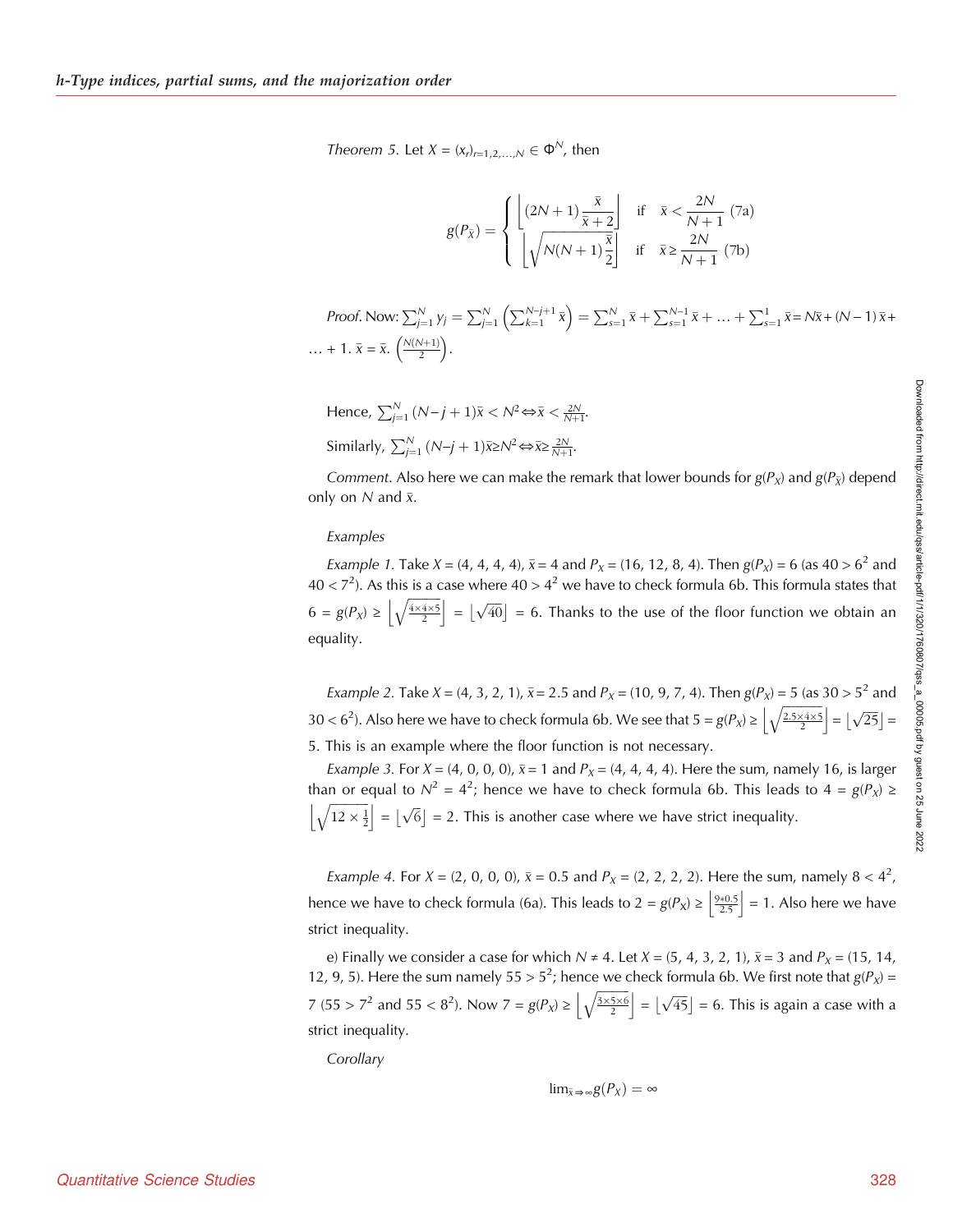*Proof.* If  $\bar{x}$  is large, then we have to consider formula 6b. Then the right-hand side of formula 6b becomes unlimited large and hence this also holds for  $g(P_X)$ . This result confirms the fact that the g-index has no upper limit.

## 9. PARTIAL SUMS, THE  $R(R^2)$ -INDEX AND KOSMULSKI'S INDEX  $H^{(2)}(X)$

In the previous sections we studied the h-index and the g-index. As a final case we mention the  $R^2$ -index and Kosmulski's  $h^{(2)}$ -index. For proofs of the results we refer the reader to [Egghe and](#page-10-0) [Rousseau \(2019c\)](#page-10-0).

Theorem 6. Let  $X = (x_r)_{r=1,2,\dots,N} \in \Phi^N$ . Then

$$
R^2(P_X) > \frac{\bar{x} \times (N+1)}{2(\bar{x}+1)^2} \times (N \times \bar{x}^2 + 2N \times \bar{x} - \bar{x} - 2).
$$
 (8)

*Theorem 7.* If  $(N + 1)$   $\frac{\bar{x}}{\bar{x}+1}$  is a natural number and  $X = (x_r)_{r=1,2,...,N} \in \Phi^N$ , then

$$
R^{2}(P_{\bar{X}}) = \frac{(\bar{x})^{2}(N+1)(N\bar{x}+2N+1)}{2(\bar{x}+1)^{2}}.
$$
\n(9)

Finally, we extend our results to the case of Kosmulski's index, denoted as  $h^{(2)}$ , referring to [Egghe and Rousseau \(2019c\)](#page-10-0) for proofs.

Theorem 8. Let  $X = (x_i)_{i=1,2,...,N} \in \Phi^N$ . Then

$$
\min\left(N, \sqrt{A}\right) \ge h^{(2)}(P_X) \ge \left\lfloor \frac{1}{2} \left(\sqrt{(\bar{x})^2 + 4(N+1)\bar{x}} - \bar{x}\right) \right\rfloor \tag{10}
$$

Similarly to Theorem 3 we have

Theorem 9. Let  $X = (x_r)_{r=1,2}$ ,  $N \in \Phi^N$ . Then

$$
\min\left(N, \sqrt{A}\right) \ge h^{(2)}(P_{\bar{X}}) = \left\lfloor \frac{1}{2} \left( \sqrt{(\bar{x})^2 + 4(N+1)\bar{x}} - \bar{x} \right) \right\rfloor \tag{11}
$$

#### 10. DISCUSSION AND CONCLUSION

In this article we studied arrays of partial sums,  $P_X$ , of a given array X in terms of their h-type indices. We showed that  $h(P_X)$  can be described in terms of the Lorenz curve of the array X. Moreover, we obtained sharp lower and upper bounds for these  $h$ -type indices. We found bounds that only depend on  $N$ , the length of the array, and the average of array  $X$ , or equivalently, on the length of the array and the total sum of all items in the array.

As  $h(P_X)$  is an h-index it is not surprising that it is not strictly independent in the sense of [Bouyssou and Marchant \(2011\)](#page-10-0). This means that if  $h(P_X) < h(P_Y)$  and if one adds to X and Y the same items (X becomes X', and Y becomes Y') then it is possible that  $h(P_{X'}) > h(P_{Y'})$ . An example: Let  $X = (2, 0, 0, 0, 0)$  and  $Y = (1, 1, 1, 1, 1)$ . Then  $P_X = (2, 2, 2, 2, 2)$  with  $h(P_X) = 2$ , and  $P_Y =$ (5, 4, 3, 2, 1) with  $h(P_Y) = 3$ , hence  $h(P_X) < h(P_Y)$ . Adding 5 times 1 to each of them yields  $X' =$ (2, 1, 1, 1, 1, 1, 0, 0, 0, 0), PX<sup>0</sup> = (7, 7, 7, 7, 7, 6, 5, 4, 3, 2) with h(PX0) = 6, and Y<sup>0</sup> = (1, 1, 1, 1, 1, 1, 1, 1, 1, 1),  $P_{Y} = (10, 9, 8, 7, 6, 5, 4, 3, 2, 1)$  with  $h(P_{Y}) = 5$ , hence  $h(P_{X}) > h(P_{Y})$ .